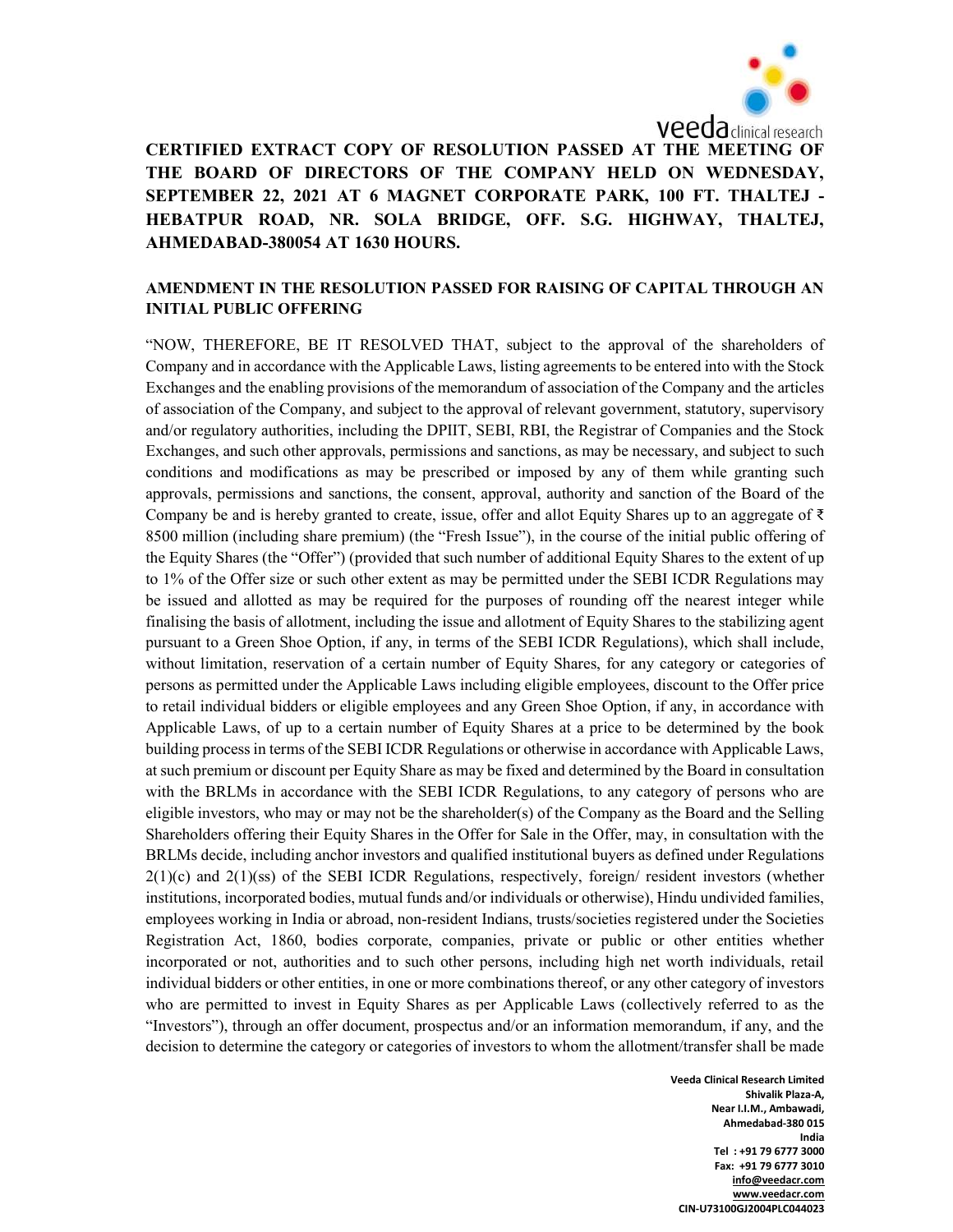

to the exclusion of all other categories of investors and in such manner as the Board may in its discretion, deem fit, including in consultation with BRLMs, underwriters, placement agents and/or other advisors as may be appointed for the Offer on such terms as may be deemed appropriate by the Board;

RESOLVED FURTHER THAT, subject to the approval of shareholders of the Company, in accordance with the provisions of Section 23, Section 42, Section  $62(1)(c)$  and any other applicable provisions, if any, of the Companies Act, the SEBI ICDR Regulations and other applicable laws, regulations, policies or guidelines, and subject to such further corporate and other approvals as may be required, the Board be and is hereby authorized, on behalf of the Company, to allot such number of Equity Shares as may be decided by it, to certain Investors prior to filing of the red herring prospectus with the Registrar of Companies and SEBI ("Pre-IPO Placement"), at such price as the Board may, in consultation with the BRLMs, underwriters, placement agent(s) and/or other advisor(s), determine in light of the then prevailing market conditions, and do all such other acts, deeds, matters and things as the Board may, from time to time, in its absolute discretion deem fit and including, without limitation, negotiating, finalising and executing any document or agreement, including without limitation any private placement offer letters, placement agreement, term sheet and such other documents or any amendments or supplements thereto, and to open any bank account for the purpose, if required, and to open any shares or securities account or escrow or custodian accounts as may be required in connection therewith and generally to do all such acts, deeds, matters and things in relation to and incidental to the Pre-IPO Placement and to settle any question, difficulty, or doubt that may arise with regard thereto. In the event of consummation of the Pre-IPO Placement, the size of the Offer would be reduced to the extent of Equity Shares issued under the Pre-IPO Placement;

RESOLVED FURTHER THAT, the Equity Shares so allotted or transferred in the Offer shall be subject to the Memorandum of Association and the Articles of Association of the Company and shall rank pari passu in all respects with the existing Equity Shares including rights in respect of dividend after the date of allotment;

RESOLVED FURTHER THAT, subject to the approval of the shareholders of the Company, the Equity Shares allotted/ transferred through the Offer be listed at one or more recognized stock exchanges in India;

RESOLVED FURTHER THAT the Board, either by itself or through a duly authorised committee constituted by it, is entitled to negotiate, finalize and execute all such agreements and arrangements as well as amendments, supplements, notices or addenda or corrigenda thereto in connection with the Offer, for appointment of BRLMs and in consultation with the BRLMs for appointment of the intermediaries, underwriters, escrow agents, registrar, banker(s) to the Offer, legal counsels, depository(ies), monitoring agency, advertising agency, and all such persons or agencies as may be involved in or concerned with the Offer and to remunerate all such agencies in cash or otherwise, including by way of payment of commission, brokerage, fees, or reimbursement for expenses incurred in relation to the Offer, and to terminate any agreements or arrangements with such intermediaries;

RESOLVED FURTHER THAT in connection with any of the foregoing resolutions, the members of the Board and such other persons as may be authorized by the Board, on behalf of the Company, be and are hereby severally authorized to execute and deliver any and all other documents, papers or instruments and to do or cause to be done any and all acts or things as may be necessary, appropriate or advisable in order

> Veeda Clinical Research Limited Shivalik Plaza-A, Near I.I.M., Ambawadi, Ahmedabad-380 015 India Tel : +91 79 6777 3000 Fax: +91 79 6777 3010 info@veedacr.com www.veedacr.com CIN-U73100GJ2004PLC044023